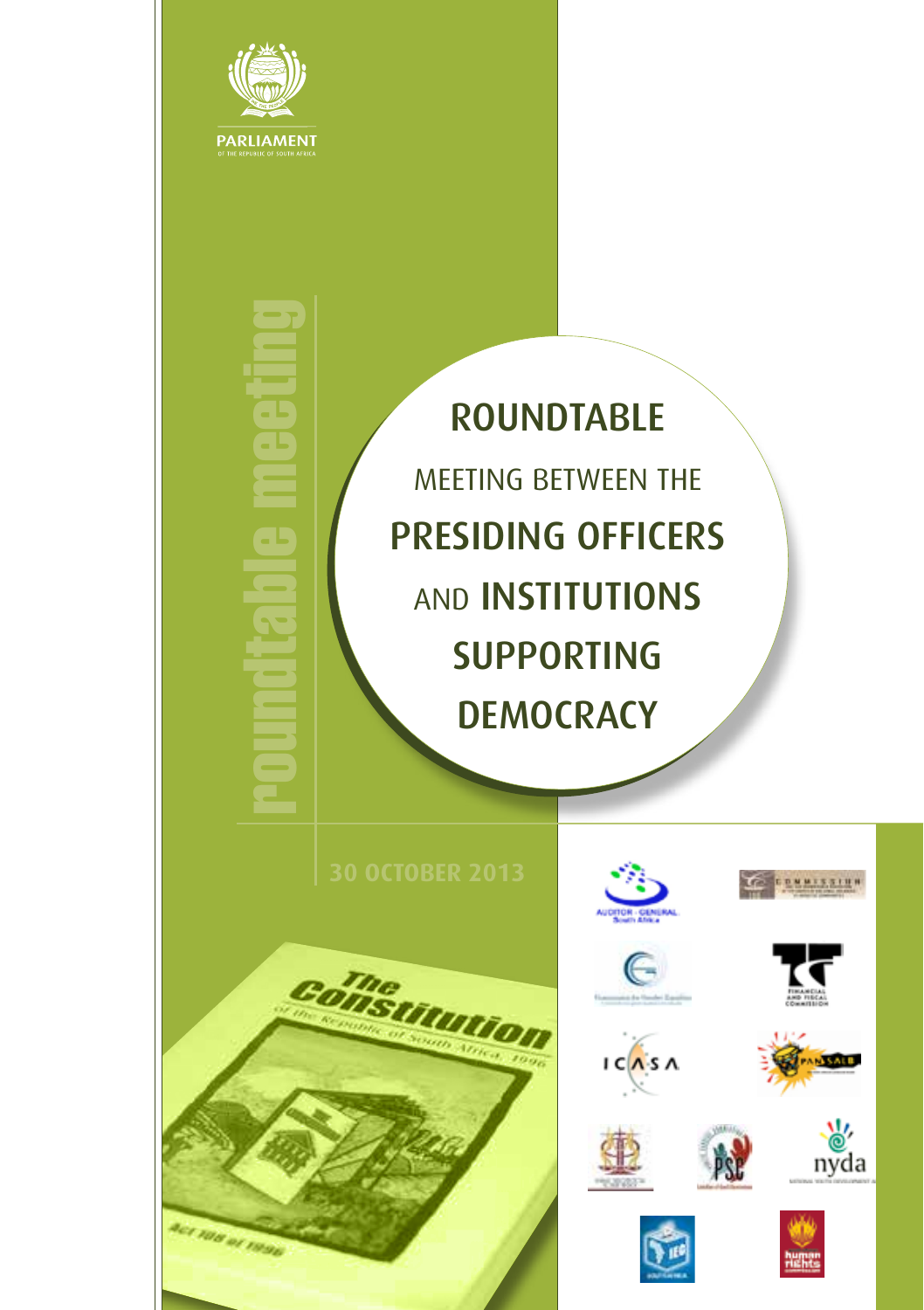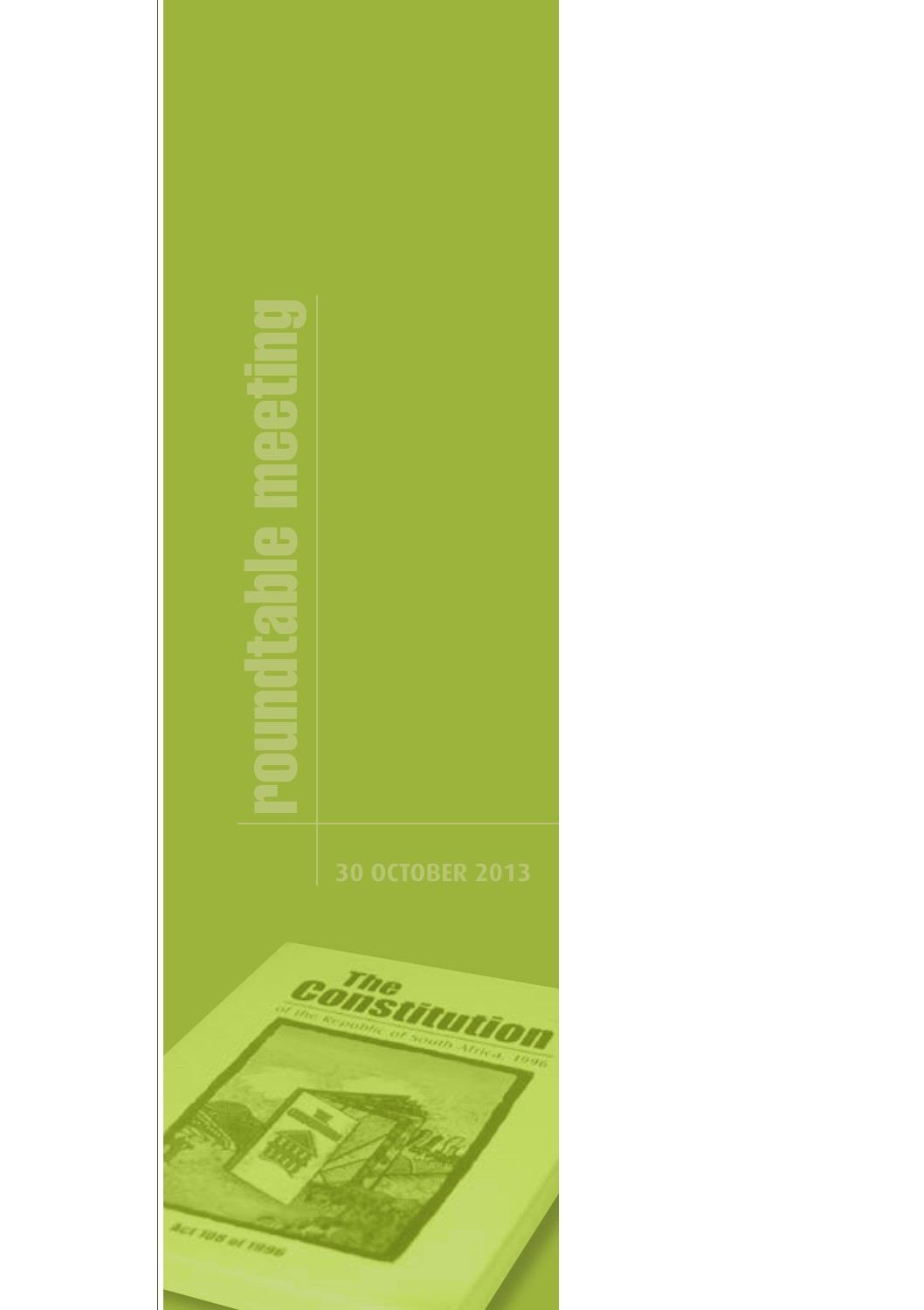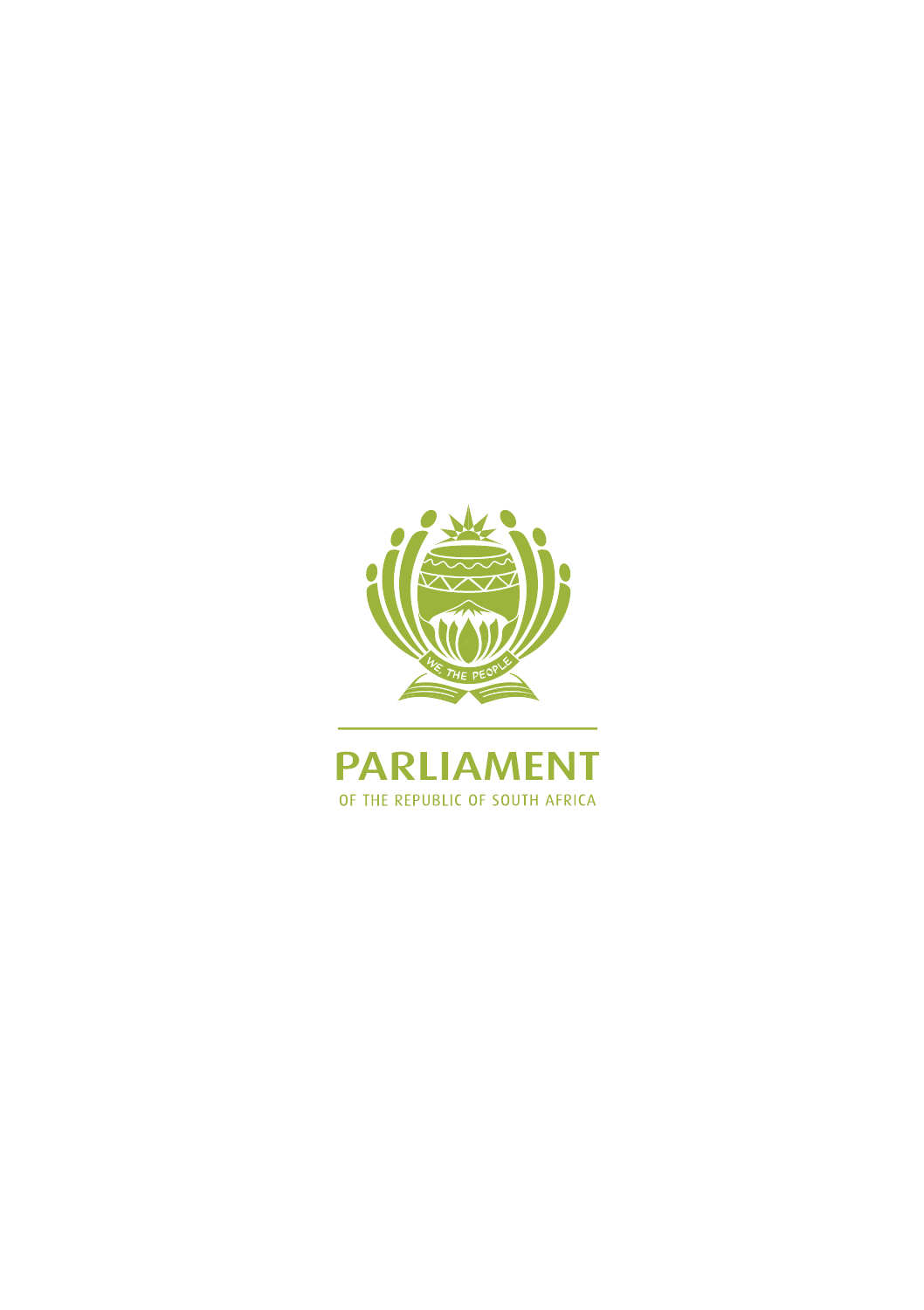# vision & mission

**SHSUUMON**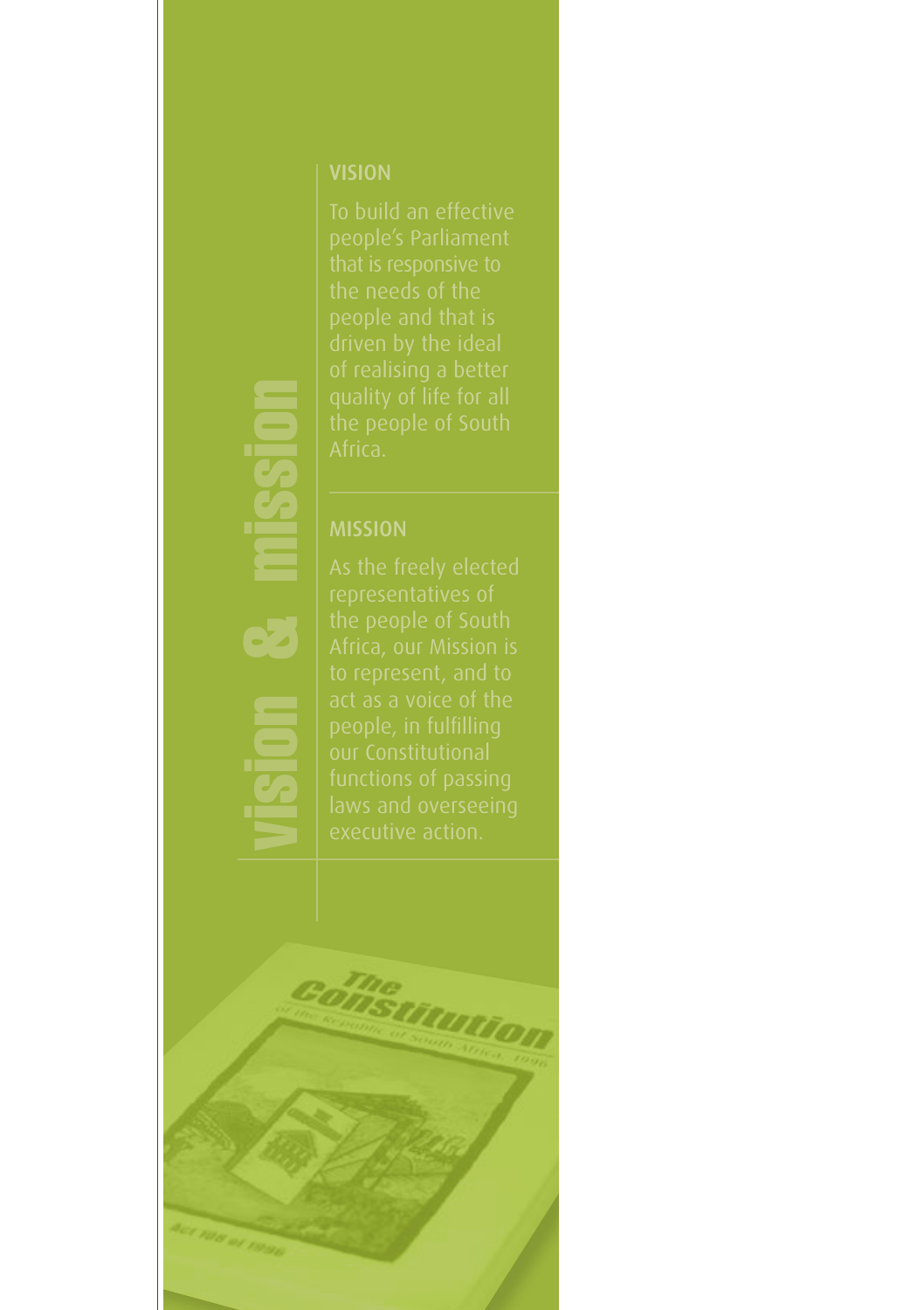# table of contents

| 1. EXECUTIVE SUMMARY MARIED AND STATE SUMMARY                   |  |
|-----------------------------------------------------------------|--|
|                                                                 |  |
| 3. DISCUSSION: DEPUTY SPEAKER                                   |  |
|                                                                 |  |
| 4.1 Protocols of Communication <b>Election</b> 14               |  |
|                                                                 |  |
| 4.3 Independence and lines of accountability _______________ 16 |  |
|                                                                 |  |
|                                                                 |  |
|                                                                 |  |
| 4.7 Report of the Ad hoc Committee on Chapter 9                 |  |
|                                                                 |  |
| 5. WAY FORWARD 19                                               |  |
|                                                                 |  |
|                                                                 |  |
| 5.3 Independence and lines of accountability ______________ 19  |  |
| 5.4 Funding models 20                                           |  |
|                                                                 |  |
| 5.6 Governance 20                                               |  |
| 5.7 Report of the Ad hoc Committee on                           |  |
|                                                                 |  |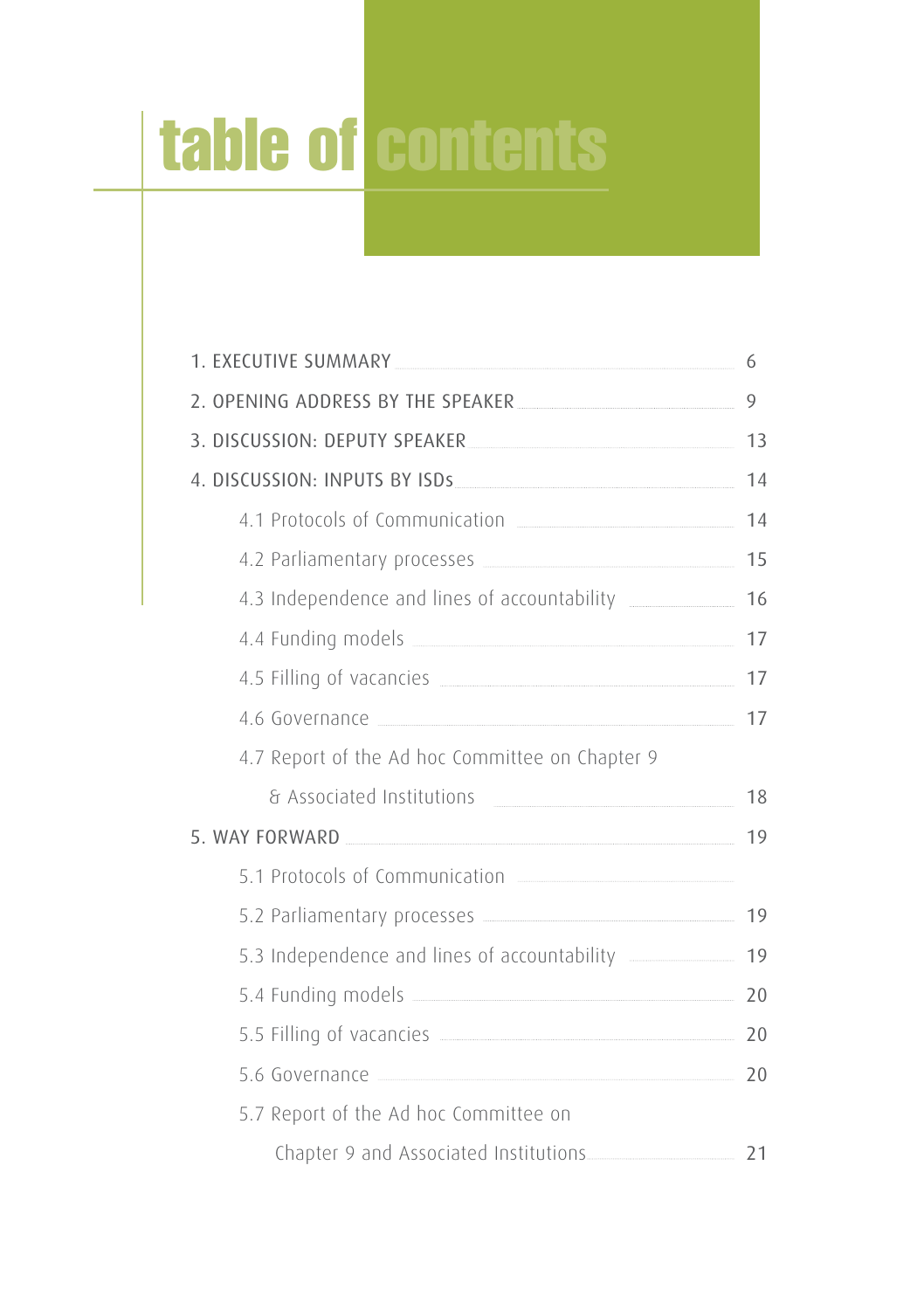# executive summary

On 30 October 2013 a Roundtable Discussion took place in Parliament between the Presiding Officers of the National Assembly and Institutions Supporting Democracy (ISDs).

The Speaker of the National Assembly, Hon MV Sisulu, delivered an opening address that set the tone for the discussions. He pointed out that the Roundtable was scheduled to discuss progress on challenges that were being dealt with on the one hand and also to strengthen the relationship between Parliament and the ISDs and to continue to find ways to improve on existing working relations. He highlighted the need for Parliament and the ISDs to work together in fulfilling their respective constitutional obligations. He pointed out that the work of Parliament and the ISDs was aimed at serving the same person, namely the South African citizen. The Speaker said Parliament was fully aware of the challenges that ISDs were experiencing. He urged those present to take advantage of the platform at their disposal to discuss matters, for solutions to be found together.

The Deputy Speaker, Hon NC Mfeketo added that the first Roundtable was one of the forums used to brainstorm on challenges experienced by the ISDs. She indicated that, that forum together with the workshop the ISDs had with OISD identified challenges that are currently being processed at various levels of Parliament. She made reference to a newly created forum of Chairpersons overseeing ISDs. She also made mention of the Ad Hoc Committee on Review of Chapter 9 and Related Institutions Report. She further indicated that it is being processed and that the intention is to come to some conclusion on it before the end of the term of this Parliament.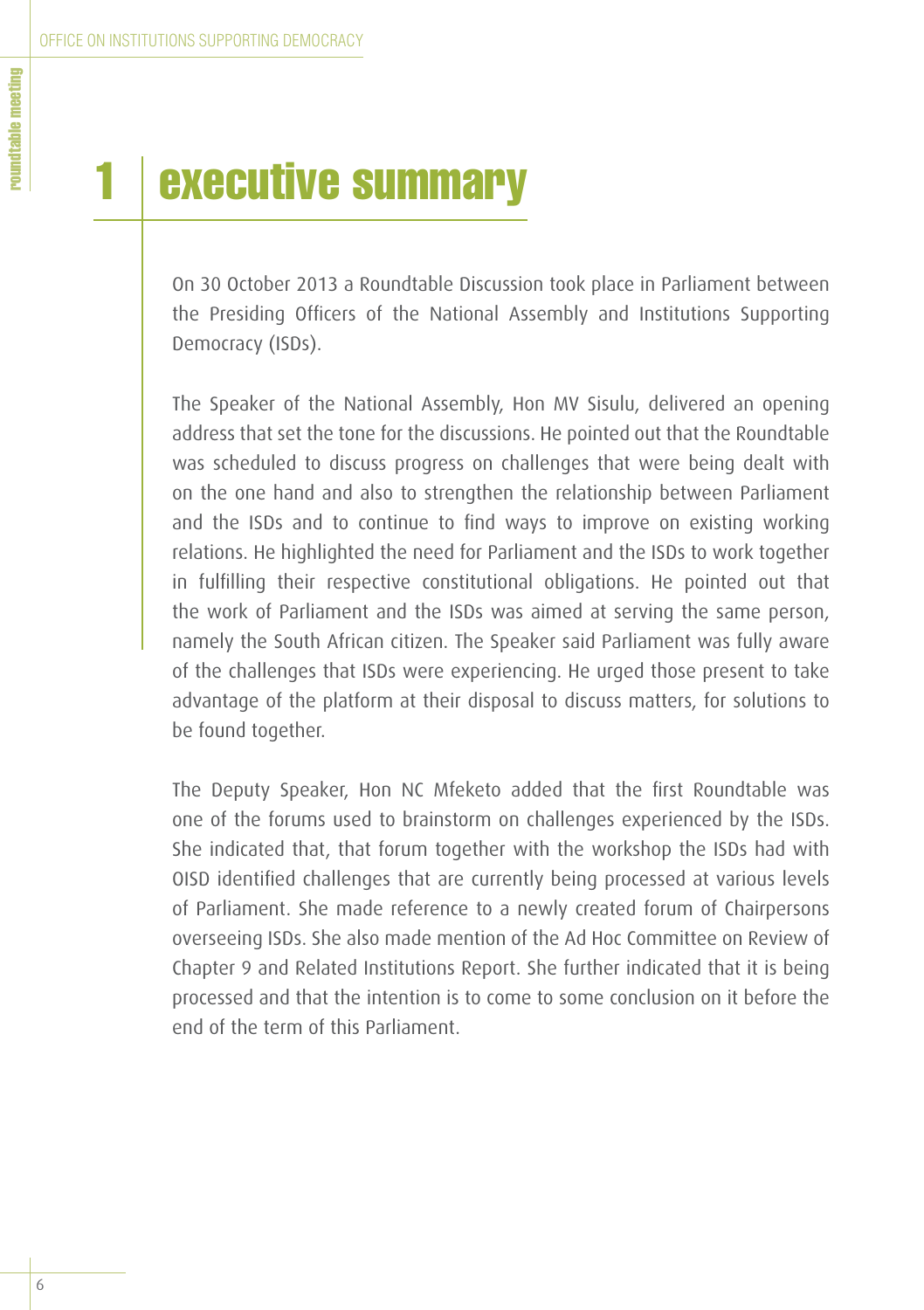The main areas of the Roundtable discussion included the following:

- Protocols of Communication
- Parliamentary processes
- Independence and lines of accountability
- Funding models
- Filling of vacancies
- Governance
- Report of the Ad Hoc Committee on Chapter 9 and Associated Institutions

The Roundtable in summary resolved as follows:

- 1. The existing interaction platforms listed below should remain in use, respected and must be properly strengthened:
- The Forum for Institutions Supporting Democracy
- Internal parliamentary platforms, such as the Forum of Chairpersons overseeing ISDs and the Forum of Chairpersons of Committees
- The Speakers' Forum, so as to open up more avenues for ISDs at provincial level
- Committees of the National Assembly as allocated to ISDs
- Office on Institutions Supporting Democracy
- 2. Protocols of Communication between ISDs and Parliament should be developed. The Forum of ISDs with the participation of OISD should develop a discussion document in this regard for consideration in the next meeting.
- 3. The Speaker and/or Deputy Speaker could be invited to attend specific meetings of the Forum for Institutions Supporting Democracy, if need be together with the Leader of Government Business, so that ISDs would have an opportunity to articulate their concerns in his presence.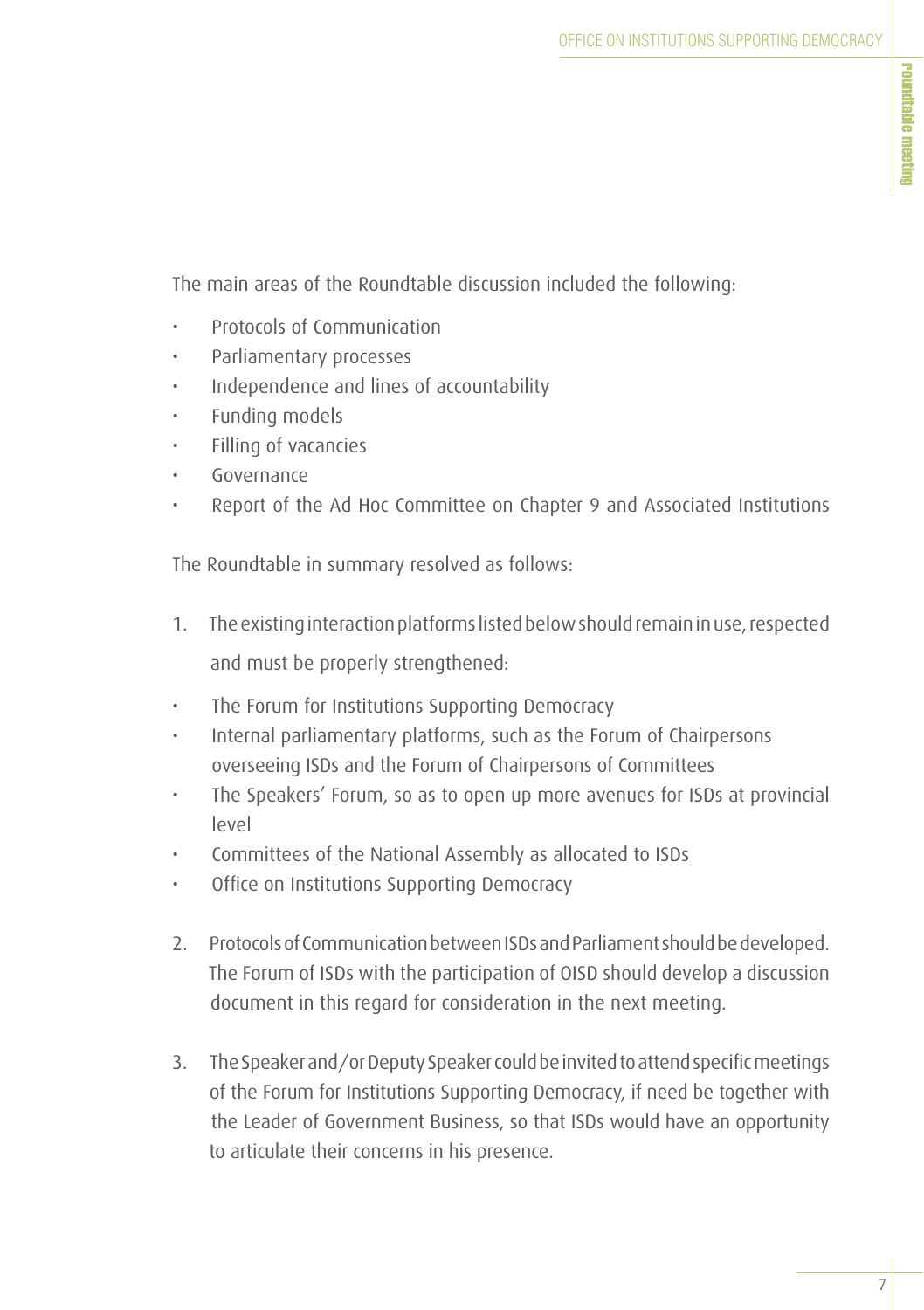4. A clear decision will be taken about the processing of the Ad hoc Committee Report on Review of Chapter 9 and Associated Institutions before the end of the Fourth Parliament. Issues emanating from the Report that could be agreed upon will be attended to before the end of the term. Complex issues such as the amendment of legislation would have to be deferred to the Fifth Parliament.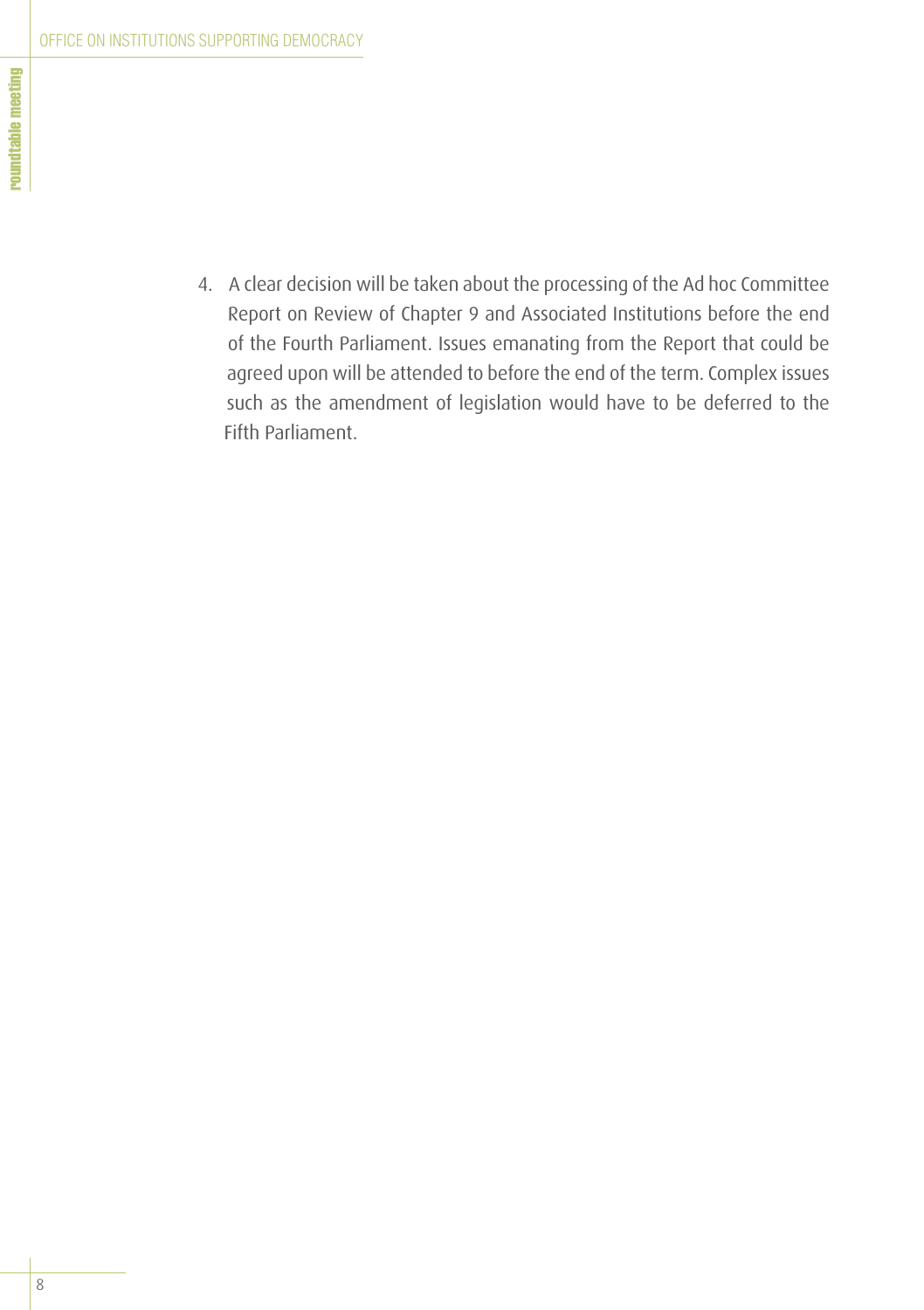roundtable meeting

roundtable meeting



Mr M V Sisulu, MP, Speaker of the National Assembly

The Speaker addressed the Forum as follows:

Let me welcome you all to this second meeting between Parliament and the Institutions Supporting Democracy (ISDs). It is indeed an honour for me to welcome you to Parliament for the opportunity to strengthen our relationship and to continue to find ways to improve on the working relations between Parliament and ISDs.

I am pleased to report that since the establishment of the Office on Institutions Supporting Democracy, there is a discernible improvement in the relationship between Parliament and the ISDs. Let me take this opportunity to thank the Deputy Speaker and the team of the Office on Institutions Supporting Democracy for the hard work to improve on our working relationship and to ensure that there is a central point that coordinates the work of the ISDs with Parliament.

Like any other relationship, all of us need to commit and work harder to ensure that the relationship works and works well for all of our benefit.

As we all know, the ISDs complement and support Parliament's oversight function, therefore Parliament is duty bound not only to ensure that the ISDs are effective in their functioning, but that we must strengthen ISDs ability to discharge their primary roles.

This we do not only on the understanding of our Constitutional obligation but because we understand the importance of the ISDs in our democracy. Section 181 subsection 3 of the Constitution demands of the other organs of state to also assist and protect ISDs to ensure their independence, impartiality, dignity and effectiveness. However, differently from other organs of state, this obligation in the case of Parliament is also based on the fact that the ISDs account to the National Assembly.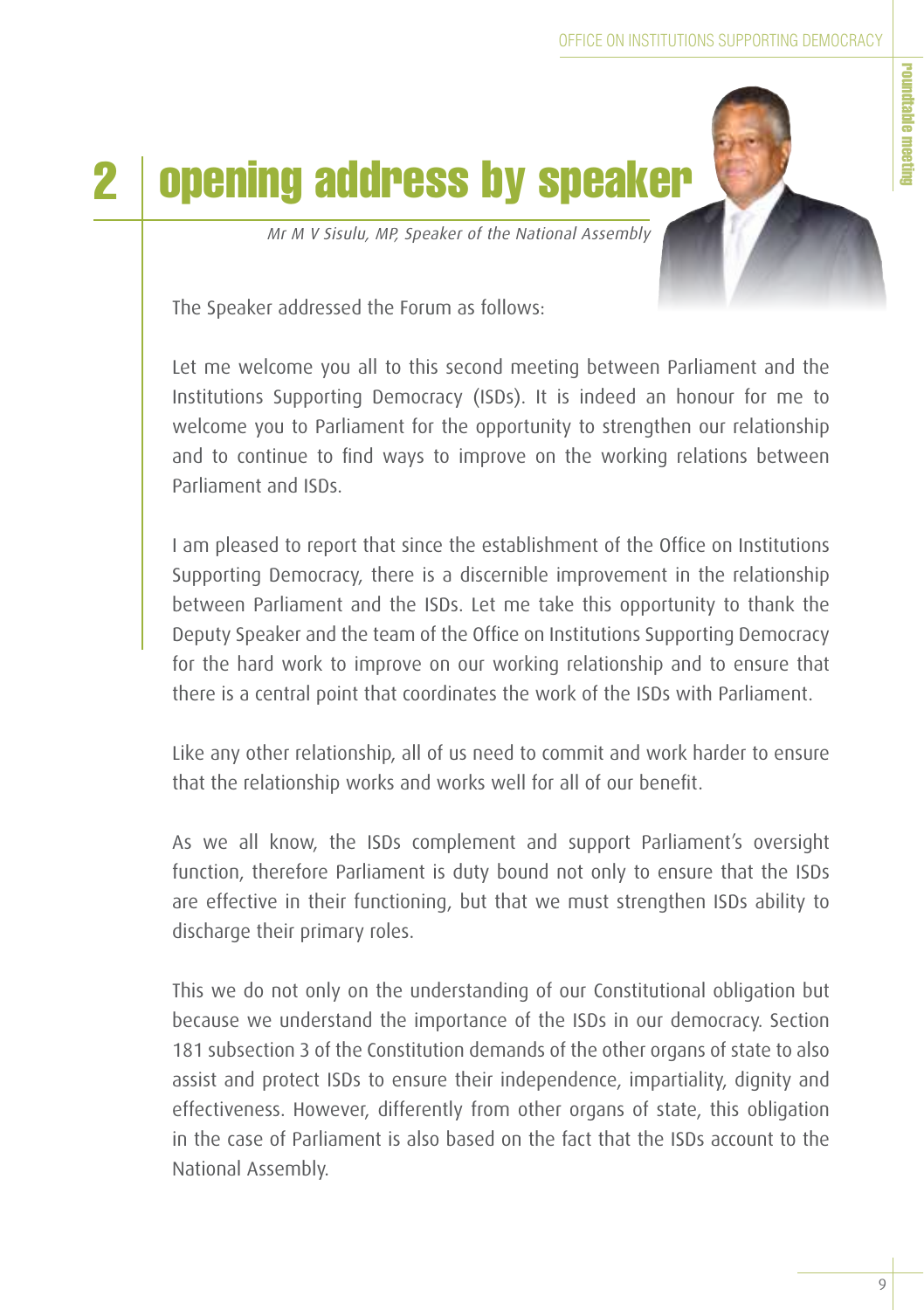We therefore have all the reasons to ensure that the relationship between us is strengthened and works well. We have to do this together not only for us but also for those whom we represent and serve to heal the divisions of the past and establish a society based on democratic values, social justice and fundamental human rights as dictated by the Preamble of the Constitution.

Our work must be guided by the aspirations of those whom we represent and serve. The Constitution, which is the supreme law, binds all of us, Parliament, the Executive, the Judiciary and all organs of state, not only to ensure promotion of rights as enshrined in Chapter 2 of our Constitution but also not to negatively infringe them.

The ISDs have an important role to play in this regard by ensuring that democracy is realised by all our people and they do so by ensuring that government delivers on its responsibilities. This role is based on the understanding of section 181 subsection 1 of Chapter 9 of our Constitution that the ISDs are established to strengthen constitutional democracy.

Parliament and the ISDs must therefore work together to deepen democracy in our country and give meaning to the achievement of substantive equality. Human dignity, the advancement of human rights and freedoms, non-racism and non-sexism, a democratic system of governance and the rule of law are core values that together we must promote to assist and support our government to address the unrelenting problems of inequality and poverty in our society.

All of us work to serve the same person, the South African citizen. We should therefore work together, not against each other or in competition to each other, to serve our people.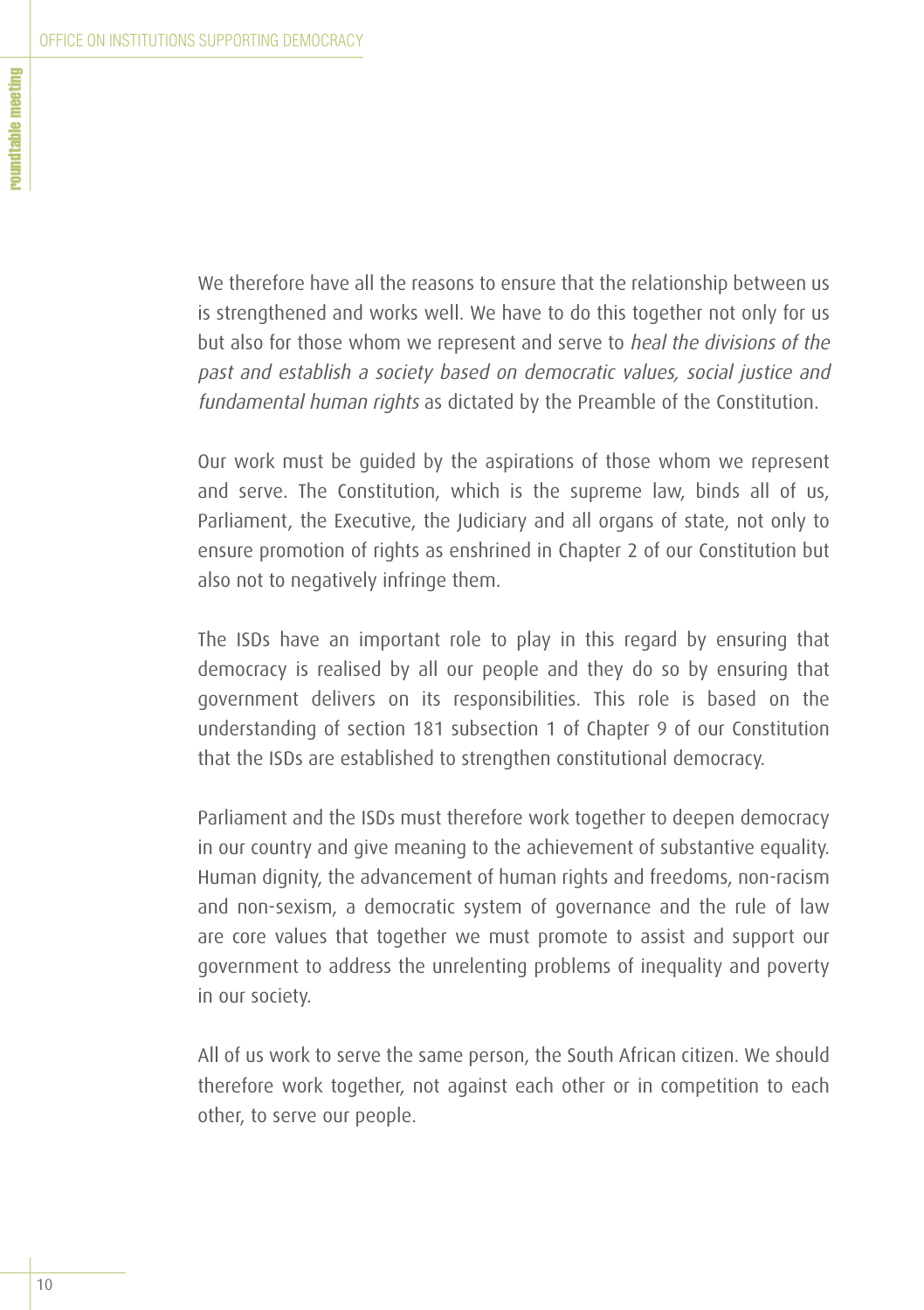We need to use the limited resources of our country to ensure that we reach and impact all the people of our country particularly the poor and the most vulnerable in our society.

Lately there have been comments in the media that Parliament seems to be interfering in the work of certain ISDs and that we intend to prescribe to them on how to carry out their mandates. Let me take this opportunity to clarify this matter. Parliament's involvement with the functioning of any organ of state is based on fulfilment of our oversight function which is based on section 55 subsection 2 (b) which empowers the National Assembly to maintain oversight of any organ of state.

It may not be easy for many commentators to understand this role of Parliament because the ISDs must, in terms of section 181 subsection 2 of the Constitution, be independent and subject only to the Constitution and the law. However, the reading of section 55 subsection 2 (b) and section 181 subsection 5 should clearly explain that the ISDs are required to report to Parliament on the implementation of their mandates and their expenditure of public funds. Therefore what is considered by others as interference is really the performance by Parliament of its constitutional obligation and we do so without interfering in their day-to-day running to respect their independence.

I would like to take this opportunity to commend the ISD for having established a forum where they share information and work together. It is always necessary and important to work together in any other environment, not only to stretch the limited resources of our country, but because it enriches that which you do and provides an opportunity to learn from others.

Parliament is fully aware of the challenges the ISDs are currently experiencing such as inadequate financial resources to effectively execute their mandates. The discussion today will also focus on the funding models for the ISDs.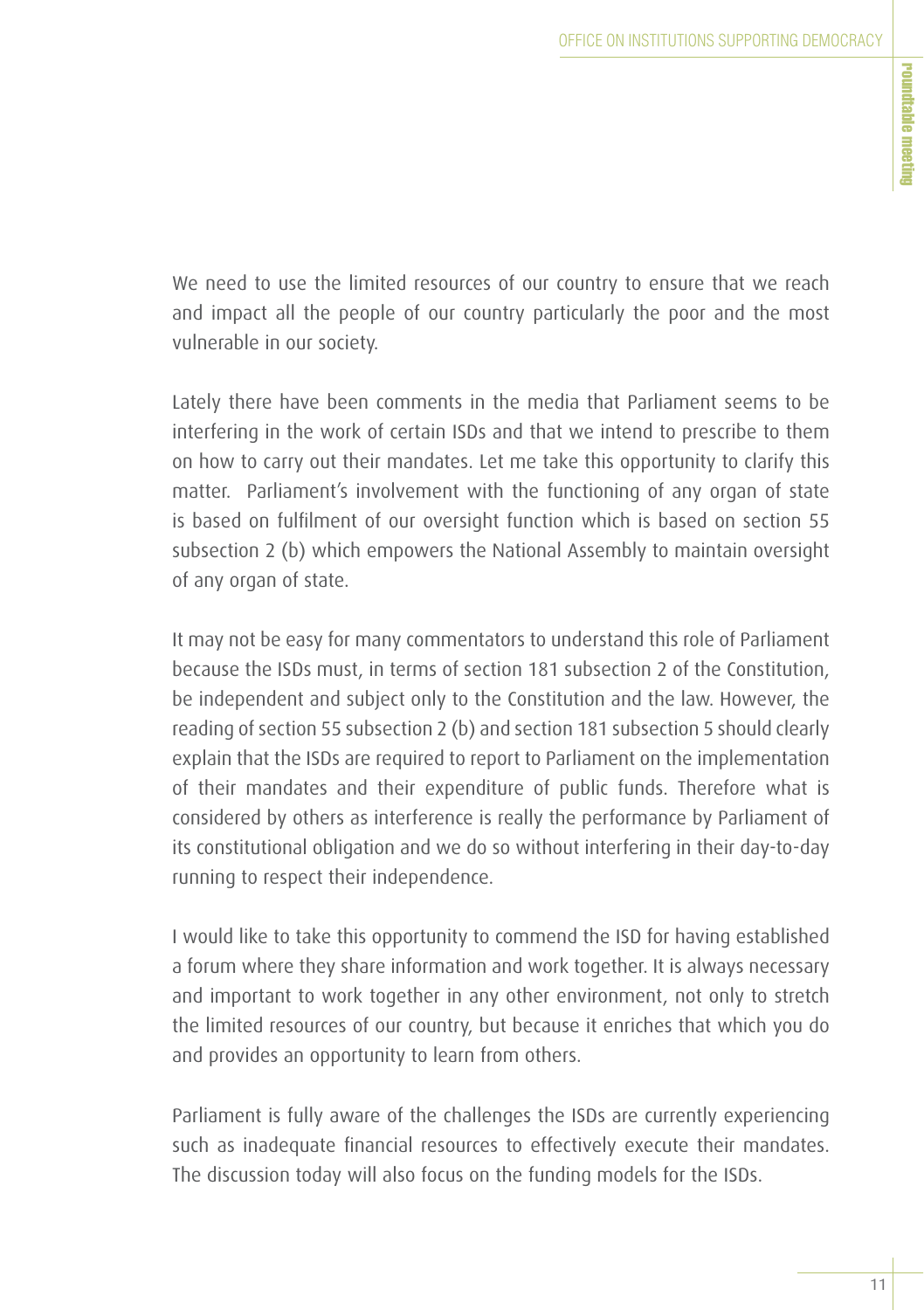I trust that our discussions will result in recommendations to address this problem to ensure sufficient funding to enable ISDs to carry out their constitutional mandates.

I urge you to take advantage of this platform to raise all your challenges for us together to find the solutions. We owe to our people to work together to deepen and entrench democracy in our country and to ensure that those we represent and serve realise the fruits of our freedom.

Let me conclude by quoting former President Nelson Mandela when he said and I quote: "Where men and women and children go burdened with hunger, talk of democracy and freedom that does not recognise those material aspects can ring hollow and erode confidence exactly in those values we seek to promote".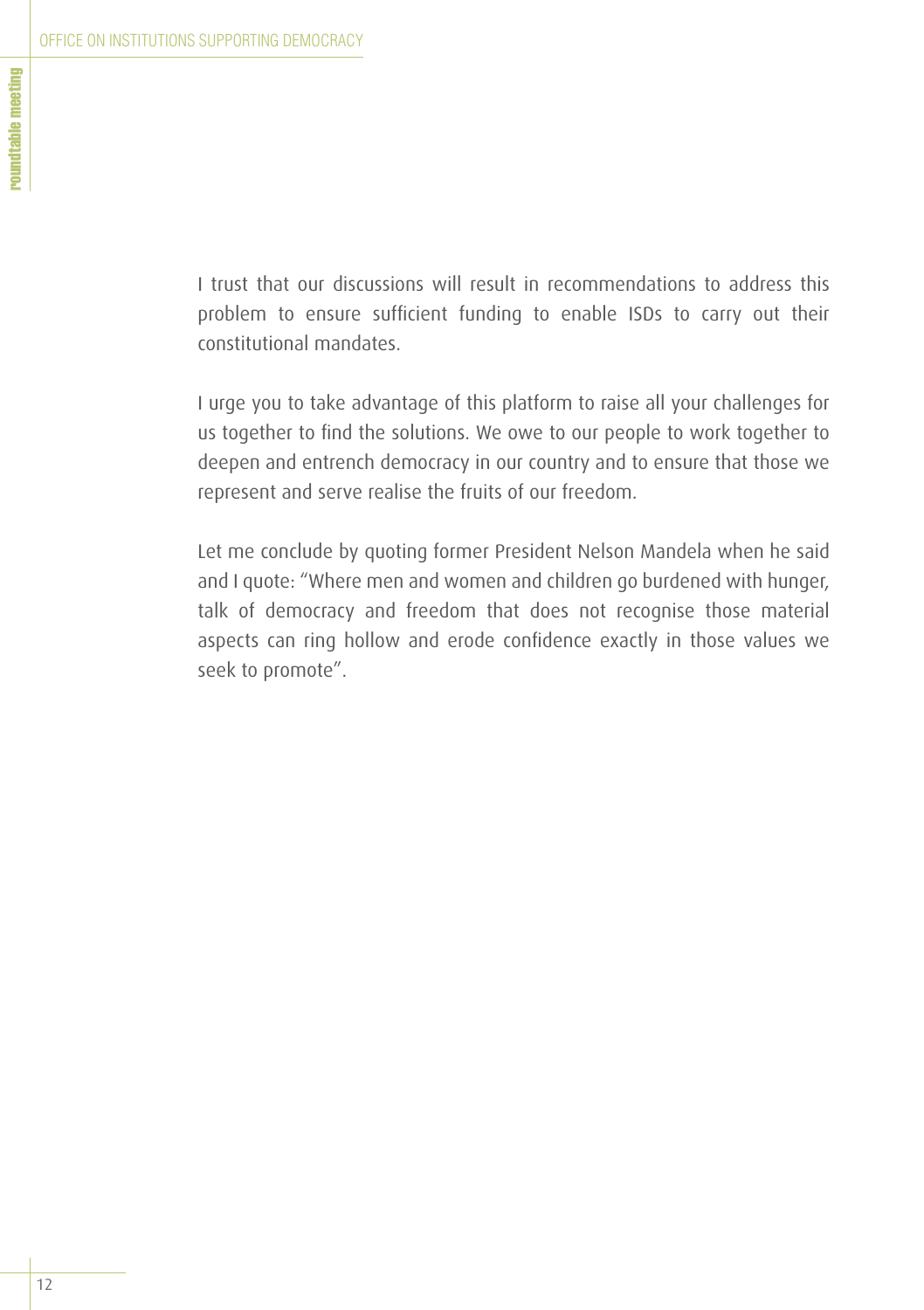# 3 discussion: deputy speaker



Ms N Mfeketo, MP, Deputy Speaker of the National Assembly

The Deputy Speaker referred to the previous Roundtable Discussion, held in 2010, and the workshop that the ISDs had with OISD in 2011. She said the concerns that had been raised on those two occasions were all at different levels of being processed. She mentioned that there had been frequent interaction on issues related to ISDs between the Presiding Officers and Chairpersons of Committees overseeing ISDs.

The Deputy Speaker indicated that the one issue that had presented challenges of its own was the processing of the Report of the Ad hoc Committee on the Review of Chapter 9 and Associated Institutions. She said that discussion on the Report was taking place on various platforms and that a clear decision on its processing would be taken by the end of the current parliamentary term.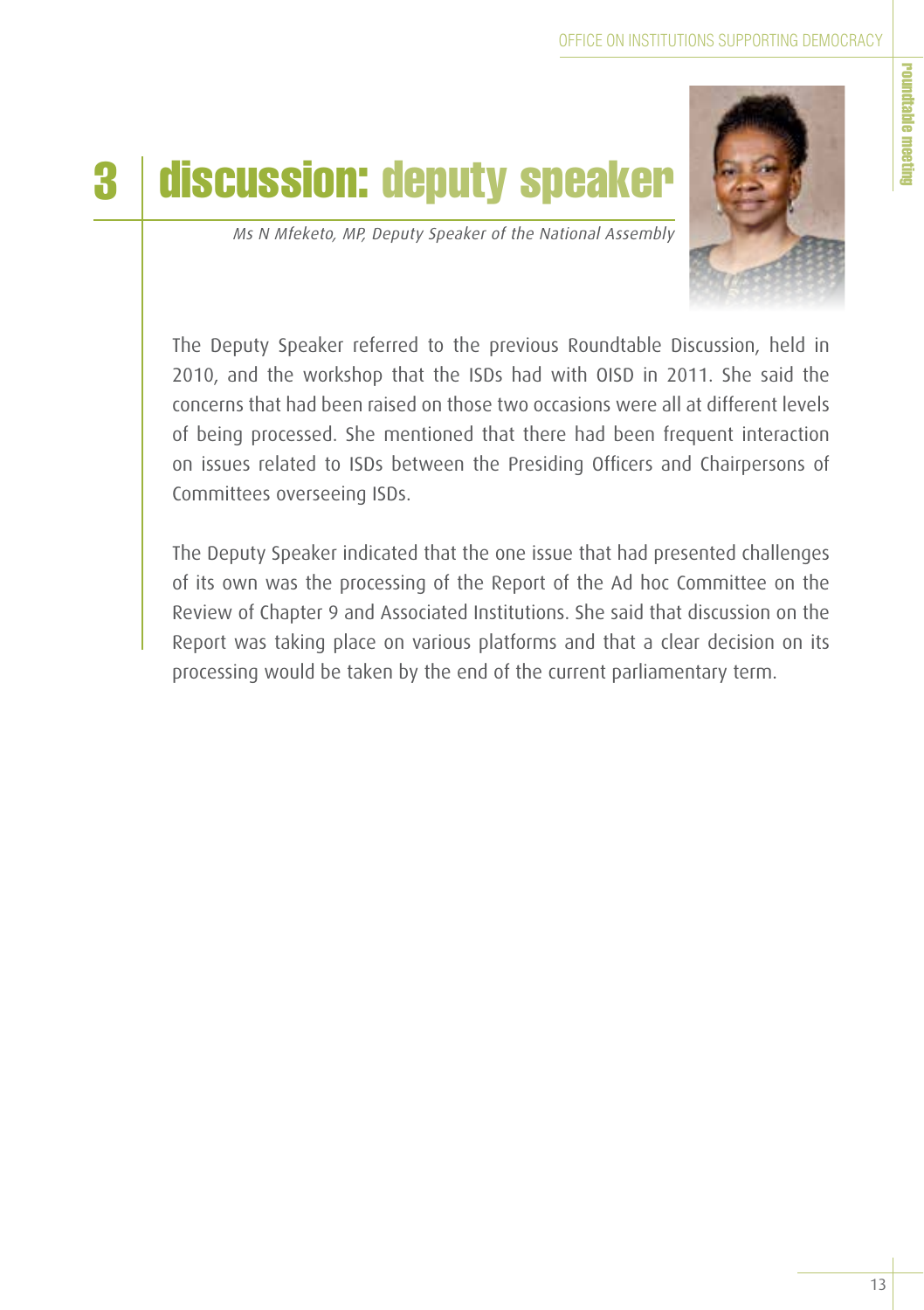# discussion: inputs by ISDs

The ISDs all expressed appreciation for the opportunity to meet with the Presiding Officers and their sister institutions on a platform of this nature. The institutions agreed that even though there were individual peculiarities, they were largely all grappling with similar issues. The following issues were referred to:

- Protocols of Communication
- Parliamentary processes
- Independence and lines of accountability
- Funding models
- Filling of vacancies
- Governance
- Report of the Ad Hoc Committee on Chapter 9 and Associated Institutions

### **4.1 Protocols of Communication**

An issue was raised around communication between Parliament and ISDs, and among ISDs. There was general consensus that a mechanism in this regard is necessary. It was agreed that the Forum of ISDs with the participation of OISD should develop a draft document on Protocols of Communication.

It was suggested that it might be useful to link the question of communication between Parliament and ISDs and between the ISDs themselves to the intent and spirit of the Oversight and Accountability Model adopted by Parliament at the beginning of 2009. It was further suggested that such protocols should be:

Broad and that they should, among other things, regulate how reports submitted by ISDs were to be dealt with, especially in cases where their impact goes beyond that of the committee to whom the ISD generally accounts.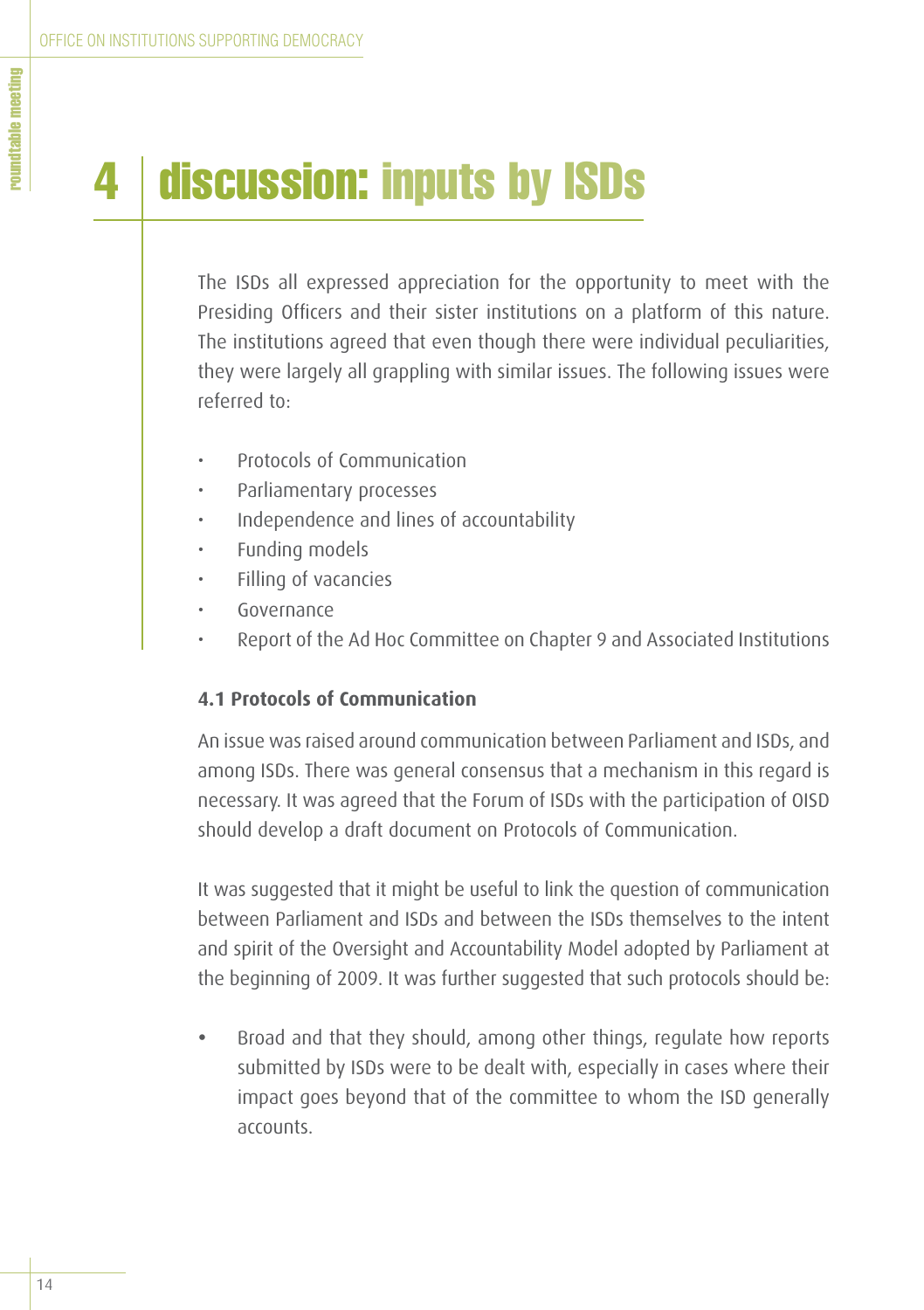- · Shared with all portfolio committees, so as to create a better understanding of the nature and relevance of the ISDs, and
- Circulated to new Members of the Fifth Parliament together with the information on mandates of ISDs

### **4.2 Parliamentary Processes**

A concern was raised that there aren't adequate mechanisms through which ISDs can get adequate feedback from the National Assembly on reports submitted to relevant Portfolio Committees. The ISDs also raised a need for a forum to which issues that Portfolio Committees are unable to resolve are escalated to, like Presiding Officers.

It was acknowledged that there is great improvement in terms of coordination since the establishment of the OISD. It was also expressed that a fully and adequately staffed OISD would perform to expectations, and complement the Portfolio Committee work. A need for strengthened relationship between OISD and Portfolio Committees is critical for well performing ISDs.

Reference was also made to the newly created forum of Chairpersons overseeing ISDs. The role of the forum was described as providing a platform for the Chairpersons to share issues of common interest raised in Portfolio Committee meetings and formulate common approach to solving them.

ISDs expressed a wish to engage the Executive on recommendations contained in their reports. They also expressed concern about the lack of a structured way at provincial level in which ISDs can engage the appropriate committees on reports that they had submitted. Most reports do not get the audience that they seek. They also expressed a desire for OISD to attend the quarterly meetings of the Forum for Institutions Supporting Democracy to strengthen the link between the ISDs and Parliament.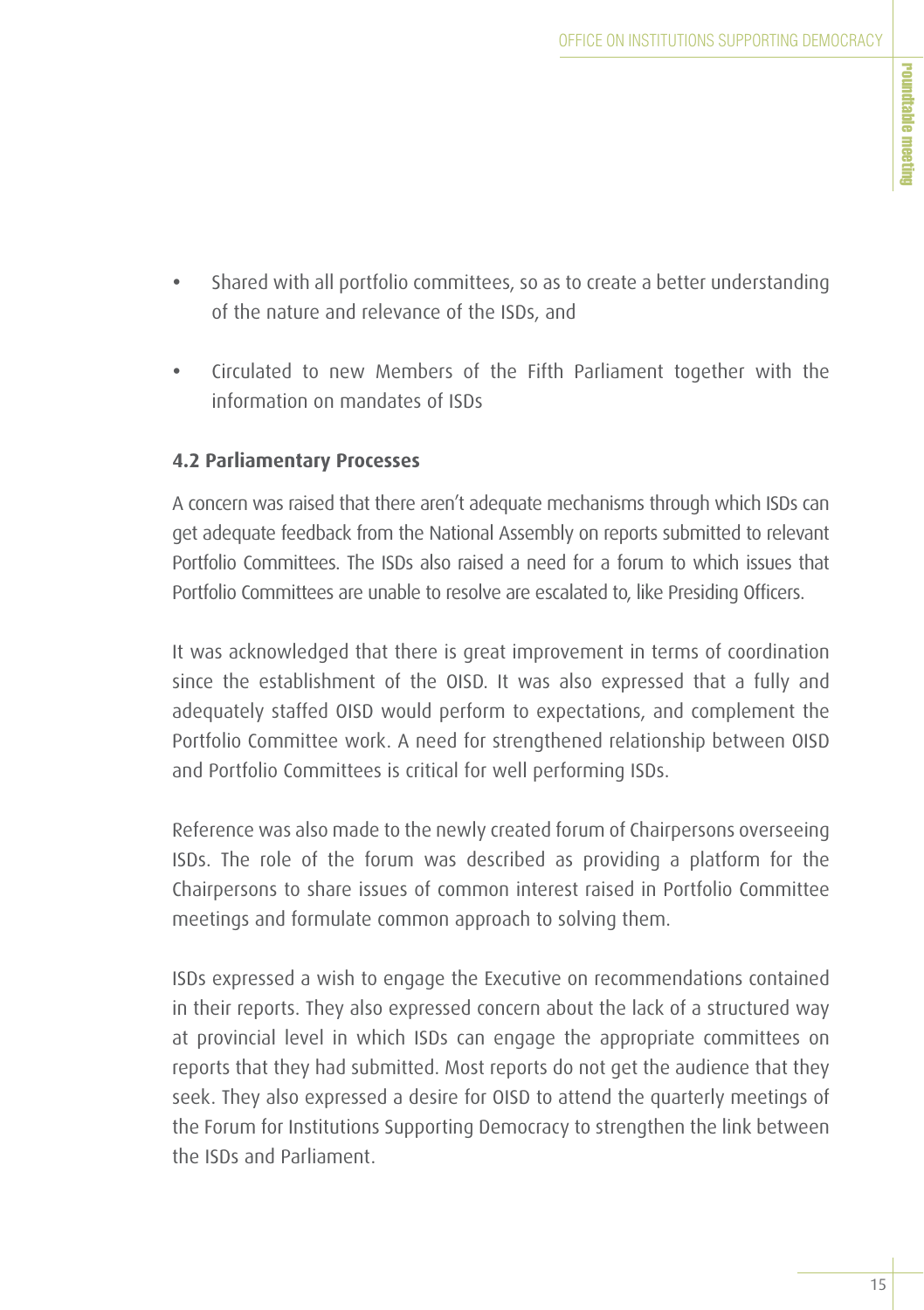### **4.3 Independence and Lines of Accountability**

A question was raised as to who ISDs should address leave matters. The response was that the Speaker was ultimately responsible for everything in the institution. However, since he cannot personally keep his hand on everything, committees that mirror departments have been created to process matters on behalf of the House and the Speaker. It was emphasised that platforms such as the roundtables, Presiding Officers and OISD exist to take issues to further level when the need, where need be, and to nurture the relationship between the ISDs and Parliament.

It was further explained in the absence of anything changing the status quo the existing mechanisms remain to be used as they exist. ISDs were however invited to submit any proposals they might have towards enhancing processes in this regard.

Reference was made to the inherent tension between section 181 and section 55 of the Constitution. Appreciation was expressed for the way in which the Speaker had addressed the matter. It was further noted that it is in this regard important to continuously strike a balance. Clarity was sought on the issue of accountability, administratively, and whether reports and letters regarding leave and/or activities outside the country should still be submitted to the Speaker.

The Public Protector enquired whether consideration could be given to setting up a committee that would deal specifically with matters related to the Office of the Public Protector. Her reasons are that this office is on issues of governance, ethics, maladministration and an element of administrative justice. Her view is not better placed for this responsibility as it is more on Justice and Constitutional Development ensuring that the courts are functioning appropriately in terms of Chapter 8 of the Constitution.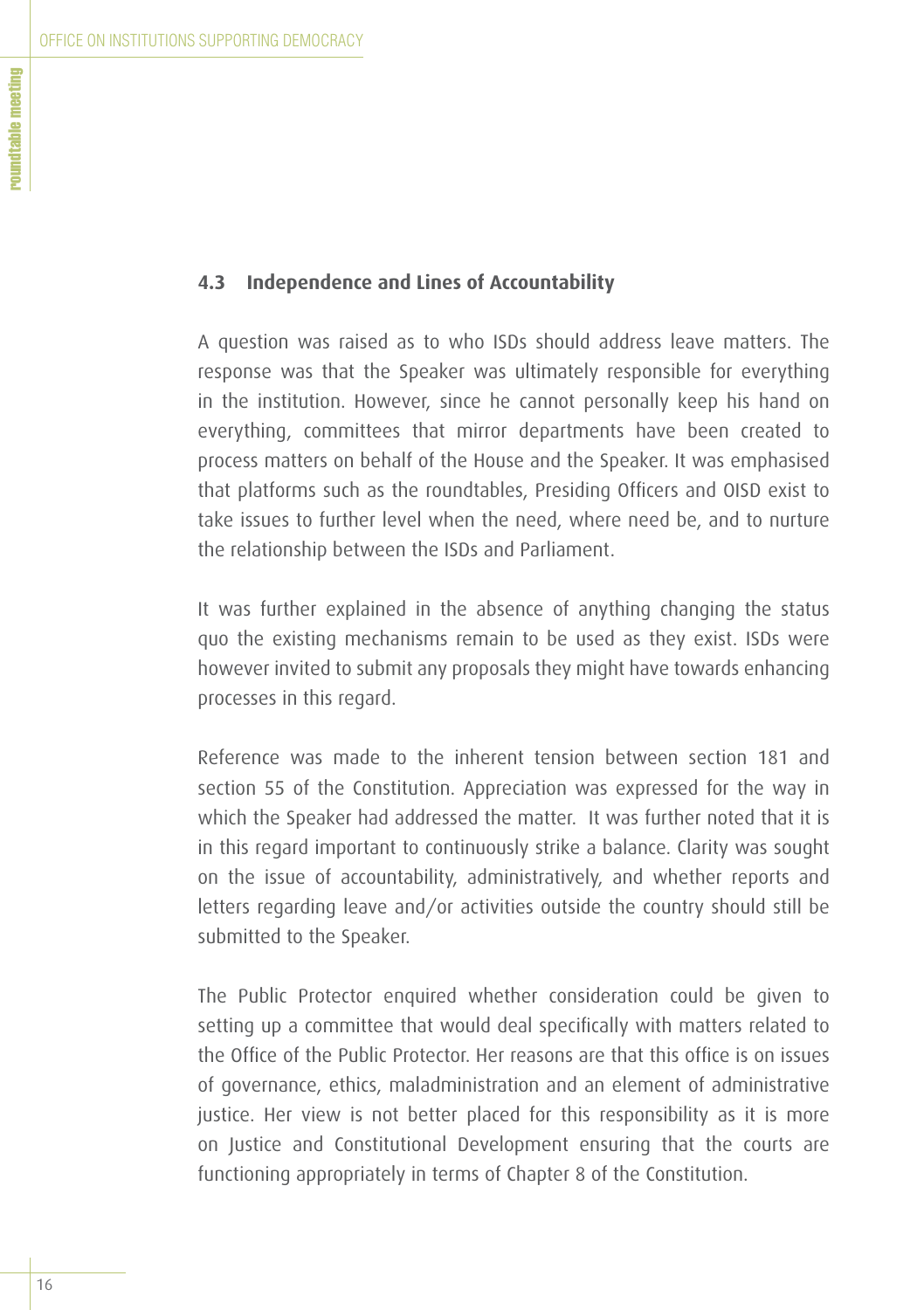## **4.4 Funding Models**

Several institutions expressed concern about the fact that inadequate funding hampers the full expression of their mandate. Their view is that it is considered inappropriate for ISDs, which are meant to be constitutionally independent bodies, to receive their funding through the departments. They believe this creates a perception that they are programmes of those departments.

A consideration was made that one or two ISDs at some point should be invited to make presentations to the Speakers' Forum on their role, mandate and other issues of specific interest.

### **4.5 Filling of Vacancies**

ISDs expressed concern about delays in the filling of vacancies. Some felt the processes were particularly protracted in cases where provinces were involved.

### **4.6 Governance**

The Commission for the Promotion and Protection of the Rights of Cultural, Religious and Linguistic Communities) felt that the orientation and induction of new Commissioners is not always adequate. Reference was made to complexities of Public finance and governance matters. It also expressed concern about the fact that the size of the Commission, with its two full-time and 15 part-time Commissioners, had made the Commission unwieldy.

A serious concern was raised by the Public Service Commission (PSC), as an institution established in terms of Chapter 10 of the Constitution, at having been excluded from the Remuneration of Constitutional Institutions Bill. The PSC expressed the view that its exclusion would have negative implications for in terms of service conditions of its Commissioners.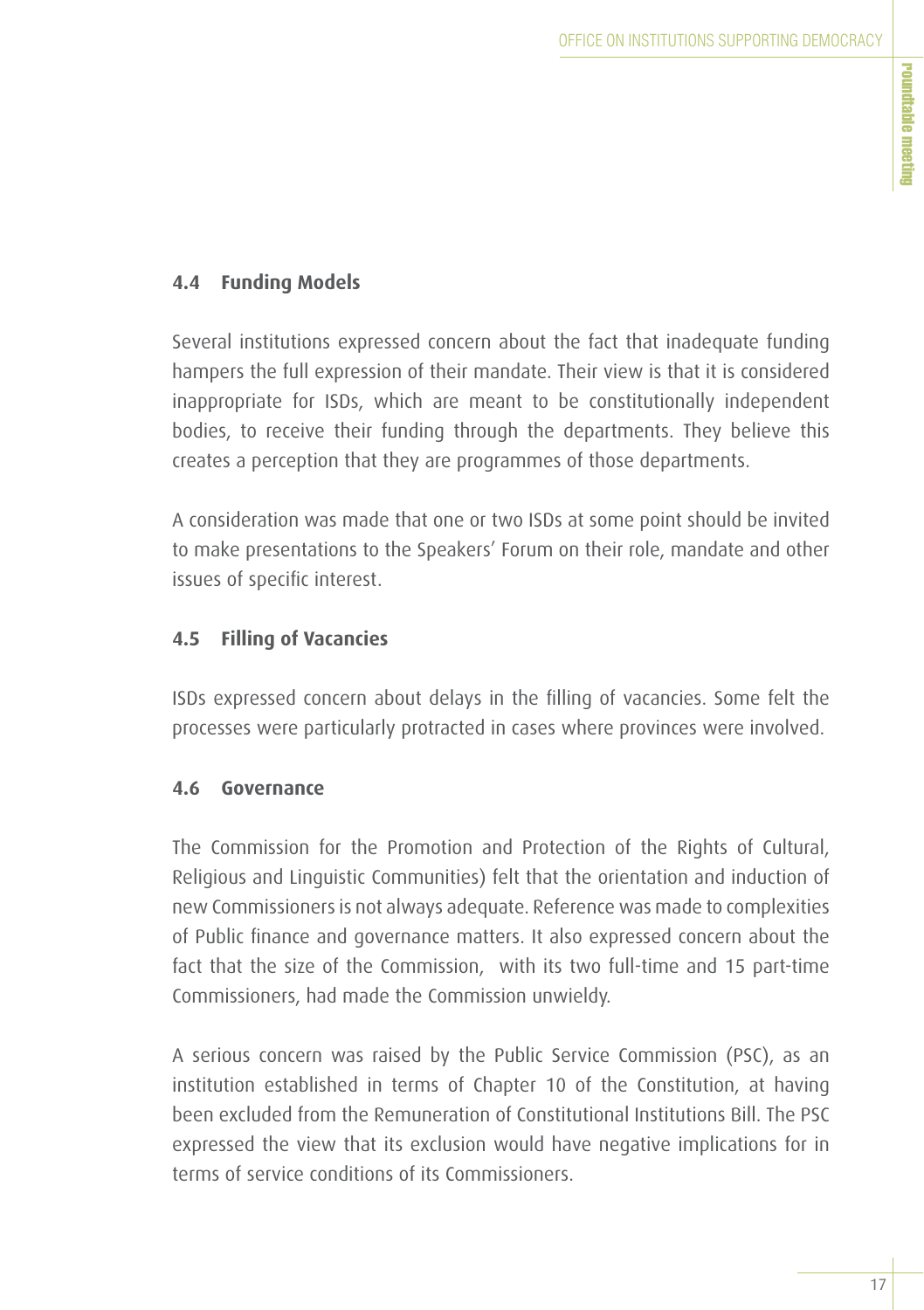### **4.7 Report of the Ad hoc Committee on Chapter 9 & Associated Institutions**

A question was raised about progress made by Parliament in considering the body-specific recommendations on various ISDs in terms of the Ad Hoc Committee Report on Chapter 9 and Associated Institutions, as well as those concerning legislative changes.

Some of the ISDs that might be affected by the amalgamation proposals contained in the Report felt that they were being left in an uncertain place while the Report was not being processed. They said that this might also influence the way in which they were being treated by Treasury.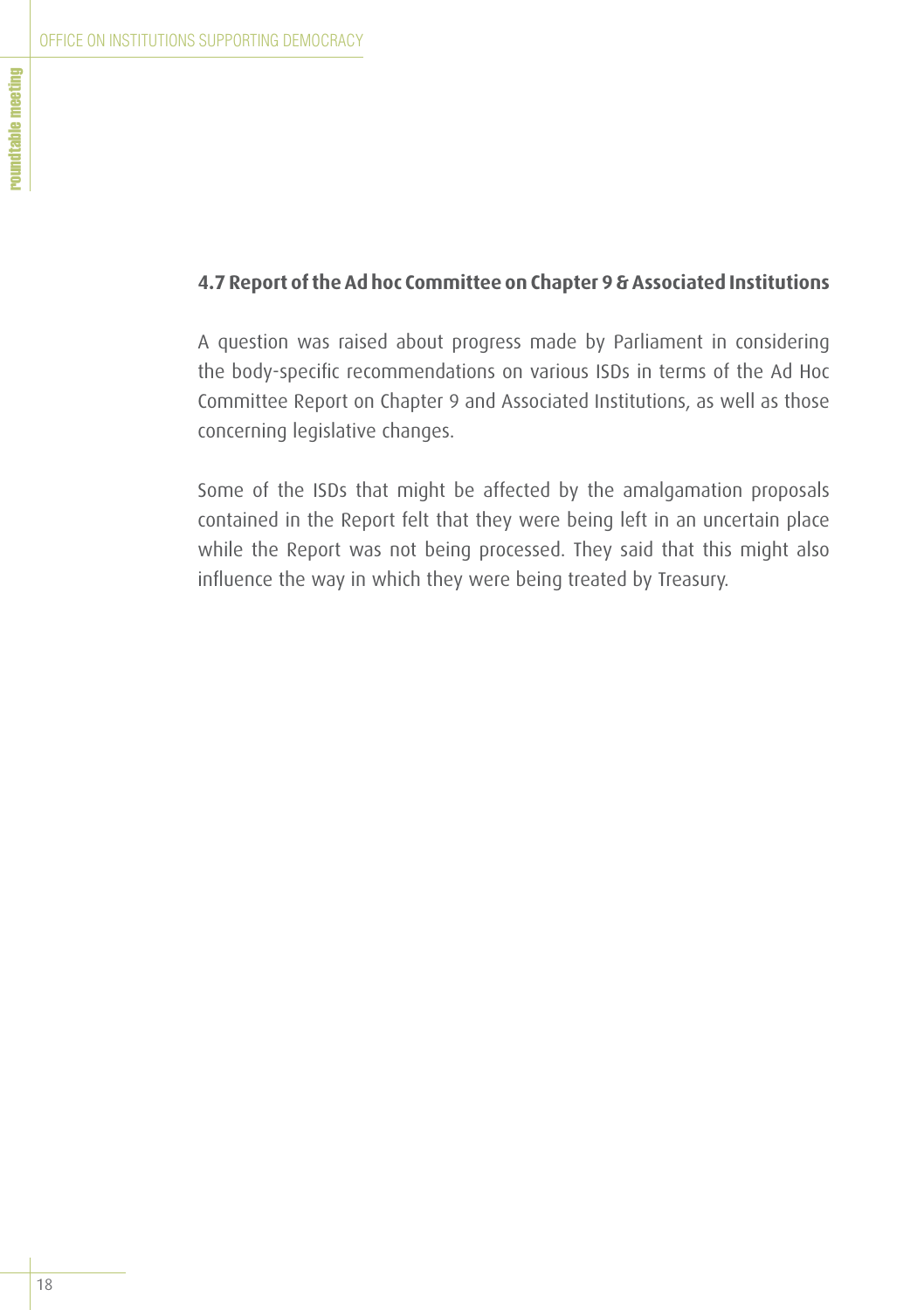# 5 way forward

The Roundtable came to some common understanding on how to take issues forward.

## **5.1 Protocols of Communication**

It was agreed that:

- Protocols of Communication between ISDs and Parliament be developed. Such protocols where appropriate should be linked to the Oversight and Accountability Model.
- The Forum of Institutions Supporting Democracy and OISD representing the National Assembly should develop a draft discussion document in this regard for consideration in the next meeting.

### **5.2 Parliamentary Processes**

It was agreed that:

- Mechanisms should be put in place to provide improved feedback to ISDs on Committees' engagement with reports that had been submitted and on relevant other matters
- The relationship between Committees and OISD should be strengthened to complement the Committee work
- The Forum on Chairpersons overseeing ISDs should be strengthened, as the Forum provides a platform to share and provide common solutions
- The Forum for Institutions Supporting Democracy should be strengthened and supported.
- The Speakers Forum would be approached for ISDs to make presentations on their mandates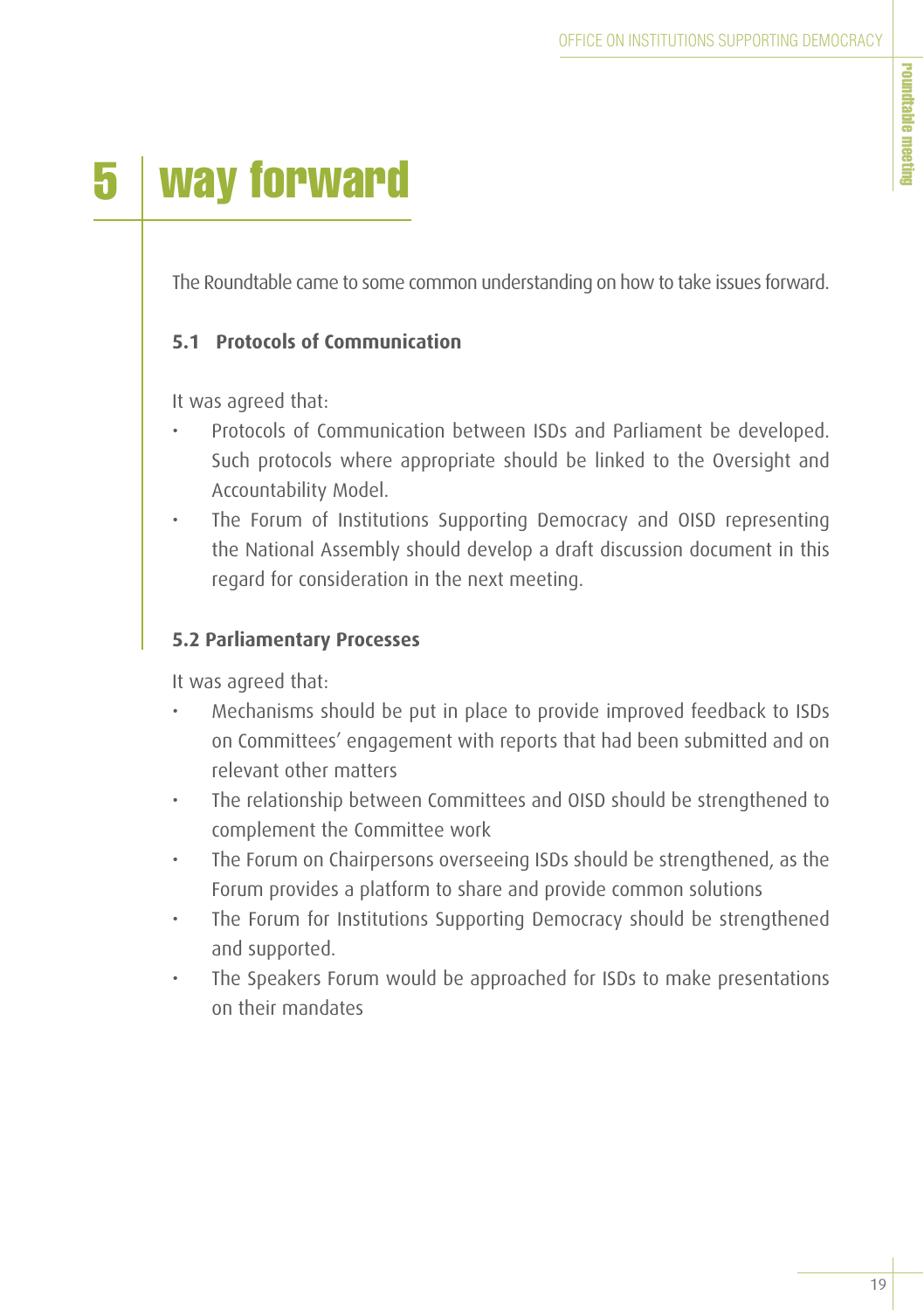### **5.3 Independence and Lines of Accountability**

It was agreed that:

- Communication on matters that are administrative in nature such as leave or activities outside the country should still be submitted to the Speaker.
- The following existing interaction platforms should remain in use and be properly strengthened:
	- The Forum for Institutions Supporting Democracy
	- Internal parliamentary platforms, such as the Forum of Chairpersons overseeing ISDs and the Forum of Chairpersons of Committees
	- The Speakers' Forum, so as to open up more avenues for ISDs at provincial level
	- Committees of the National Assembly as allocated to ISDs

### **5.4 Funding Models**

It was agreed that:

- Concerns on insufficient budget allocation should be raised with the Leader of Government Business and the Minister of Finance.
- ISDs should take advantage of Budgetary Review and Recommendation period that takes place in September/October each year, and present motivated submissions on additional funding requirements to the committees to whom they account.

### **5.5 Filling of vacancies**

It was agreed that:

- Challenges that require the attention of Members of the Executive be brought to the attention of the Leader of Government Business.
- Challenges in respect of appointment processes involving provinces be resolved through interaction with the Speakers' Forum.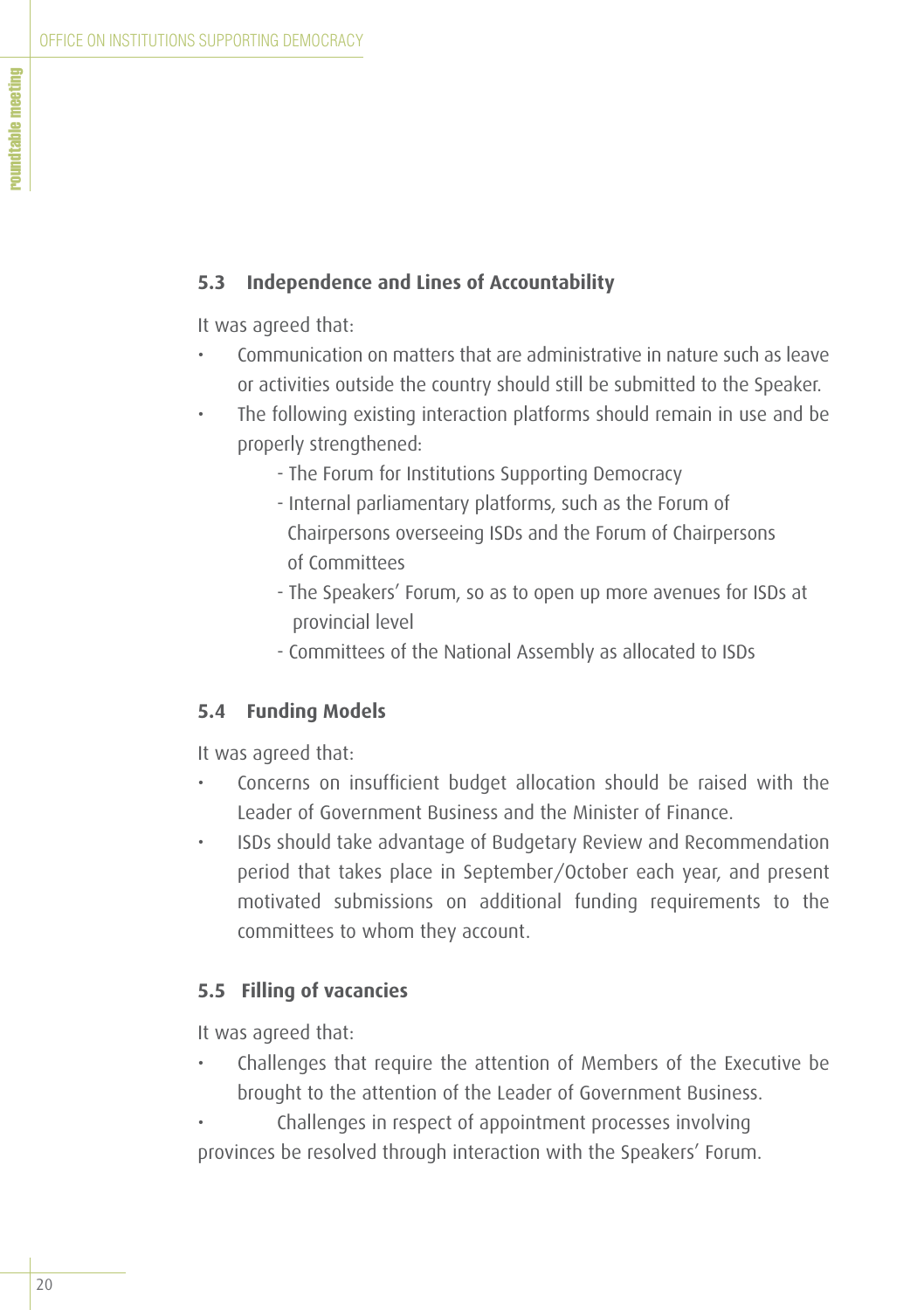### **5.6 Governance**

It was agreed that:

• The exclusion of the Public Service Commission from the Remuneration of Constitutional Institutions Bill should be discussed between Speaker and the Public Service Commission.

## **5.7 Report of the Ad hoc Committee on Chapter 9 and Associated Institutions**

It was agreed that the Speaker and the Deputy Speaker should continue with the processes embarked on around the report and see it to some finality.

The Deputy Speaker thanked everyone for their participation.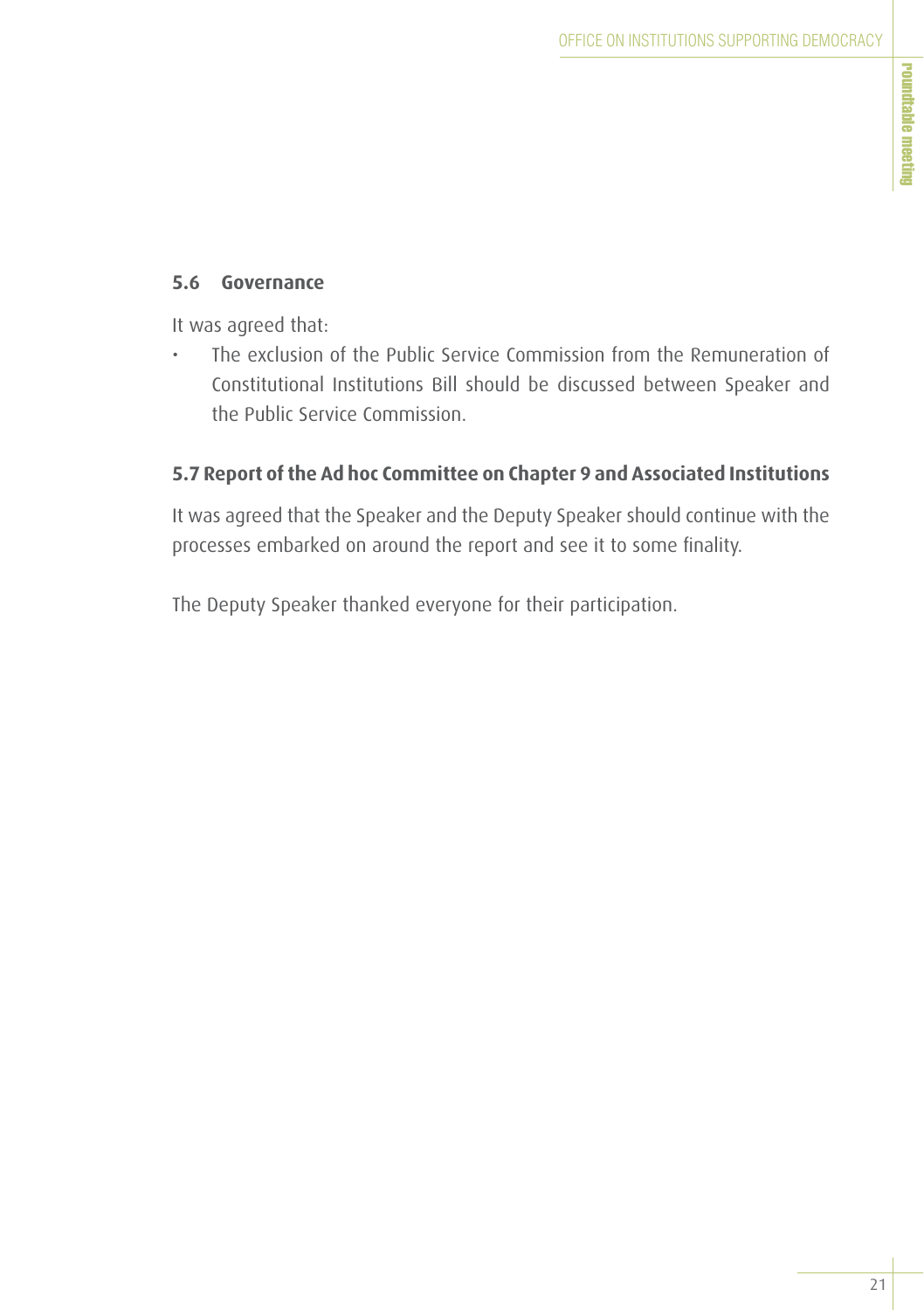# annexure A: register of attendance

| <b>Name &amp; Designation</b>                                                             | <b>Institution</b>                              |
|-------------------------------------------------------------------------------------------|-------------------------------------------------|
| Sisulu, Mr Max, Speaker of the<br>National Assembly                                       | Parliament of the RSA                           |
| Mfeketo, Ms Nomaindia, Deputy<br>Speaker of the NA                                        | Parliament of the RSA                           |
| Frolick, Mr Cedric, House Chairperson:<br>Committees, Oversight & ICT                     | Parliament of the RSA                           |
| Hajaig, Ms Fatima, House Chairperson:<br><b>International Relations</b>                   | Parliament of the RSA                           |
| Nhlengethwa, Ms Dumisile,<br>Chairperson: Cooperative Governance<br>& Traditional Affairs | Parliament of the RSA                           |
| Nombembe, Mr Terence, Auditor-<br>General of SA                                           | Office of the Auditor-General<br>(AGSA)         |
| Makwetu, Mr Kimi, Deputy Auditor-<br>General of SA                                        | Office of the Auditor-General<br>(AGSA)         |
| Shozi, Mr Mfanozelwe, Chairperson                                                         | Commission for Gender<br>Equality (CGE)         |
| Mabuza, Rev Dr Wesley, Chairperson                                                        | CRL Commission                                  |
| Tlakula, Adv Pansy, Chairperson                                                           | Independent Electoral<br>Commission (IEC)       |
| Taljaard, Ms Raenette, Commissioner                                                       | Independent Electoral<br>Commission (IEC)       |
| Khumalo, Mr Bongani, Acting<br>Chairperson                                                | <b>Financial and Fiscal</b><br>Commission (FFC) |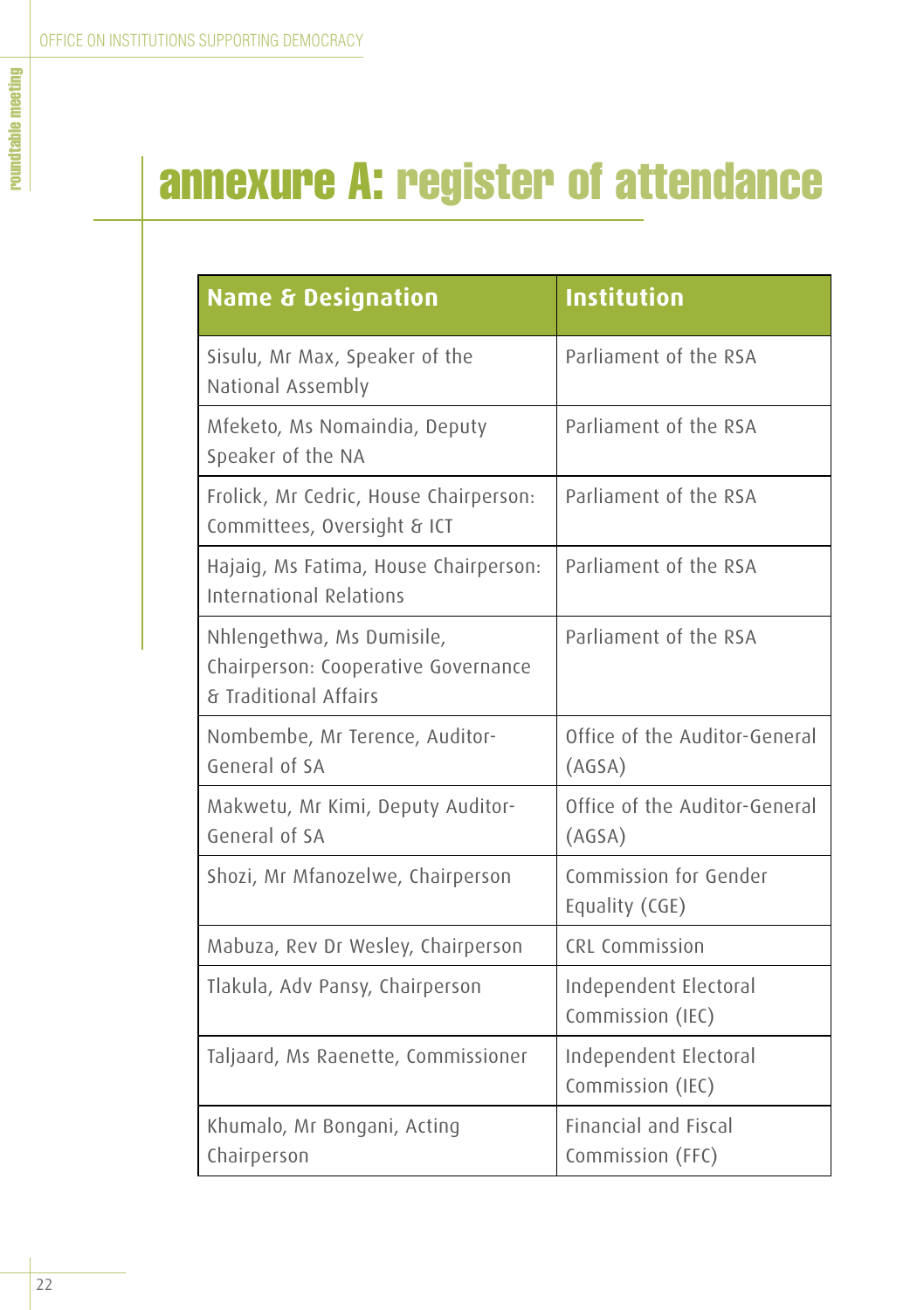| Madonsela, Adv Thuli, Public Protector                                   | Office of the Public Protector<br>(OPP)               |
|--------------------------------------------------------------------------|-------------------------------------------------------|
| Malunga, Mr Sifiso, Deputy Public<br>Protector                           | Office of the Public Protector<br>(OPP)               |
| Tengeni, Ms Phelele, Deputy<br>Chairperson                               | Public Service Commission<br>(PSC)                    |
| Helepi, Mr Paul, Commissioner                                            | Public Service Commission<br>(PSC)                    |
| Sizani, MsLulu, Commissioner                                             | Public Service Commission<br>(PSC)                    |
| Mamphiswana, Dr Dovhani, Deputy<br>Director-General                      | Public Service Commission<br>(PSC)                    |
| Cetywayo, Adv Nonkosi, Head: OISD                                        | Office on Institutions<br>Supporting Democracy (OISD) |
| Zweni, Mr Kaya, OISD: Senior Manger -<br>Constitutional & Legal Services | Office on Institutions<br>Supporting Democracy (OISD) |
| Lewis, Ms Elmarie, OISD: Manager:<br>Strategic Liaison & Coordination    | Office on Institutions<br>Supporting Democracy (OISD) |
| Lebeko, Mr Peter, Acting Executive<br>Director                           | Office of the Speaker                                 |
| Vassen, Mr Mukesh, Legal Adviser                                         | Office of the Speaker                                 |
| Jacobs, Mr Luzuko, Section Manager<br>and Parliamentary Spokesperson     | Parliamentary<br>Communications Services              |